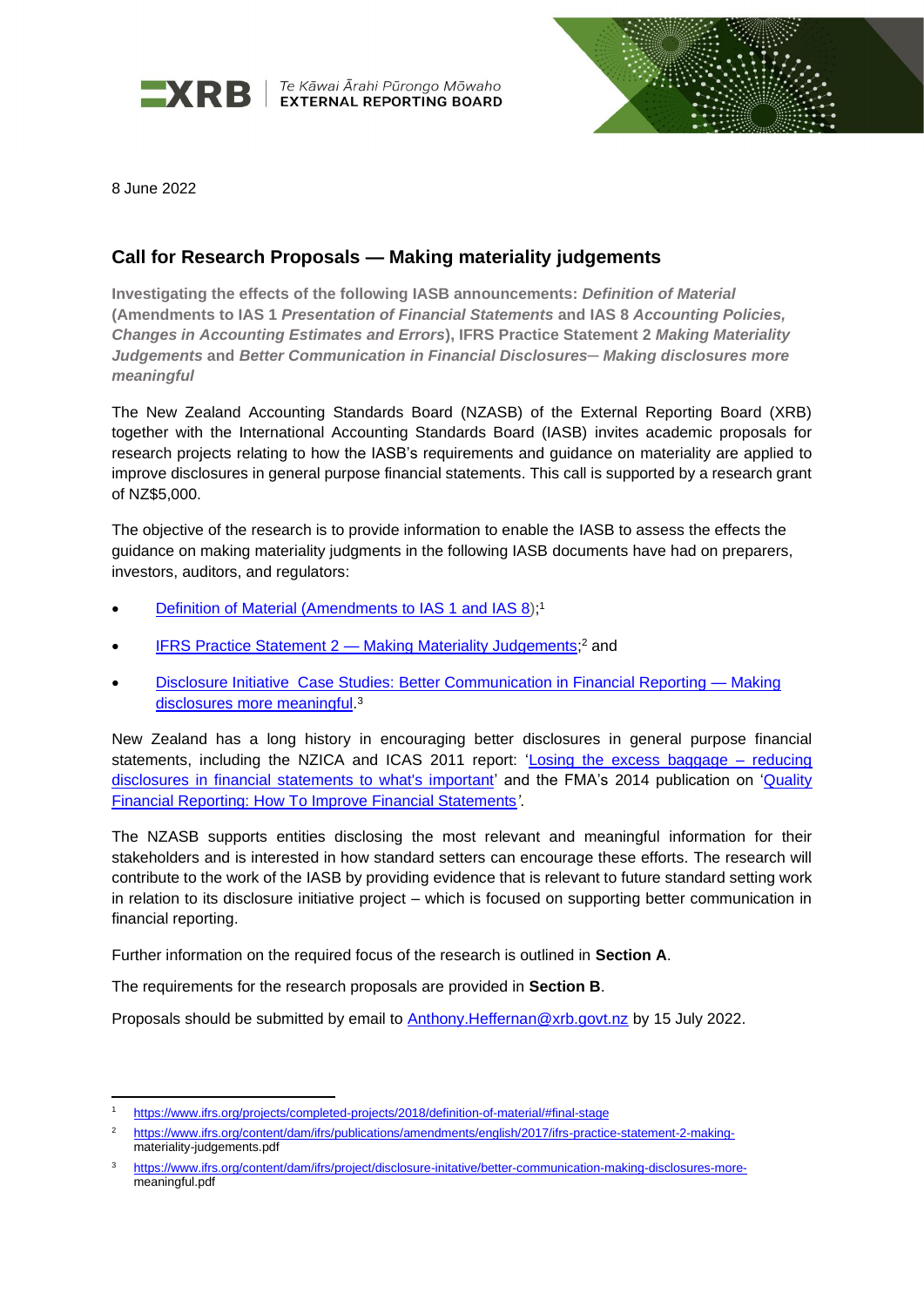

 $\blacksquare$ **XRB**  $\vert$  <sup>Te Kāwai Ārahi Pūrongo Mōwaho</sup>



## **Section A: Required focus of a research proposal**

#### A1 *Objective of the research*

The objective of the research is to assess:

- how entities have used the issued documents to inform their disclosure practices;
- whether the issued documents have improved the provision of information that is useful to users of general purpose financial statements; and
- the interplay of the benefits of preparing, auditing, enforcing, or using the resulting information and the costs of preparing it.

The evidence from the research will help the IASB determine what, if any, action it might take relating to the new requirements and guidance for entity disclosures. The findings should provide useful input for the IASB's future work.

### *A2 Background*

The IASB was informed, through feedback on the 2014 Exposure Draft of proposed amendments to IAS 1 and from other sources, that entities experienced difficulties making materiality judgements when preparing financial statements. Some entities used disclosure requirements in IFRS Accounting Standards as if they were a checklist and provided too much irrelevant information and not enough relevant information in their financial statements.

The IASB published the revised definition of materiality, the materiality practice statement and the *Better communication in Financial Disclosures—Making disclosures more meaningful* to assist entities in making materiality judgements when preparing general purpose financial statements.

We would like to understand the practical effect of the documents on a reporting entity's assessment of materiality in preparing their general purpose financial statements. As a result of the documents, do entities have a better understanding of how to determine whether information is material? Are they disclosing information that makes financial statements more useful? For example, the IASB and the NZASB are interested to know:

- do entities use the IASB's materiality guidance in making materiality judgements when preparing general purpose financial statements in accordance with IFRS Accounting Standards;
- how entities use disclosure requirements in IFRS Accounting Standards in preparing their general purpose financial reports;
- did entities change their disclosure practices and the information they disclose in the year the materiality related documents were published and afterwards (2017 onwards) – has this continued or are new disclosures being added?; and
- how can standard setters further discourage immaterial disclosures?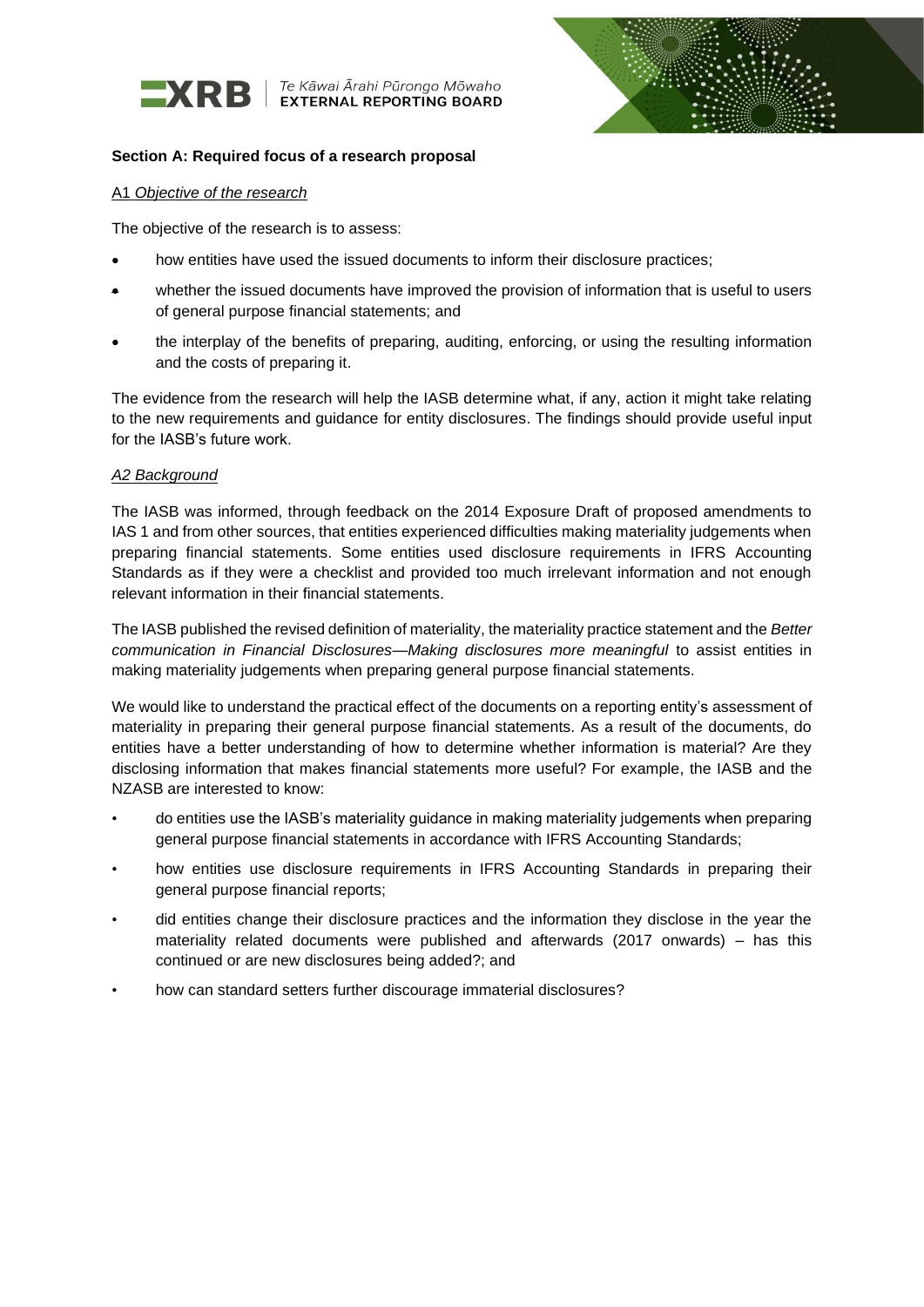

Te Kāwai Ārahi Pūrongo Mōwaho<br>**EXTERNAL REPORTING BOARD** 



#### **Section B: Requirements for research proposals and research progression**

- B1 Proposals should address the topic of materiality relating to one or more of the listed documents. Proposals should be written so they are understandable to academics and non-academics.
- B2 Although quantitative research is welcome, qualitative or mixed method approaches may be better able to provide evidence about the way entities apply materiality judgements. Therefore, the NZASB and IASB are particularly interested in research based on qualitative methods, including, but not limited to, interviews, focus group observations, (critical) discourse analysis, and interpretative content analysis. Researchers may use any other method or combination of quantitative and qualitative methods that they consider suitable to achieve the objectives of the research project.
- B3 The NZASB has formed a steering group to assess proposals and will meet periodically with the successful applicant/s. It will assist researchers to access key target groups, such as investors, financial statement preparers, members of entities' Boards/audit and risk committees, audit partners and regulators. This will be subject to the time and the resource constraints of the NZASB staff and its stakeholders.
- B4 Proposals must not exceed 6 pages (12-point font, 1.5-point line spacing) (excluding team member CVs and reference list) and must contain the following headings and sections:
	- **Aim/objective/research question(s)**—explain the aim of the research, the research questions to be explored and why they are important.
	- **Relevant prior literature**—briefly explain the prior literature relevant to the proposal.
	- **Data and method**—outline the method to be used, including descriptions of sample selection, data collection and data analysis.
	- **Expected outcome/contribution to IASB—explain how the expected findings may be** useful for the IASB's standard setting projects.
	- **Reference list**  include a reference list (maximum 2 pages).

In addition to the 6 pages (maximum), the proposal should include:

- **Research team details**—include a CV for each team member (maximum 2 pages per person; include only research papers relevant to the proposal).
- B5 Successful applicants will be notified by 1 August 2022, following which the successful team will meet with a steering committee comprising NZASB and IASB staff/board members to discuss the proposal and research plan.
- B6 Interim progress reports will be due on 1 November 2022 and 1 March 2023, following which the researcher/s will meet online with the steering committee at a mutually acceptable date/time.
- B7 A final draft report will be due with NZASB and IASB on 1 August 2023. The steering committee will provide feedback to allow further development before the final report is due with the IASB in September 2023.
- B8 The final report must include an executive summary and should be kept up to a maximum of 10,000 words. The researcher/s will also be expected to present to the NZASB a summary of their research findings on a mutually acceptable date following the final report.